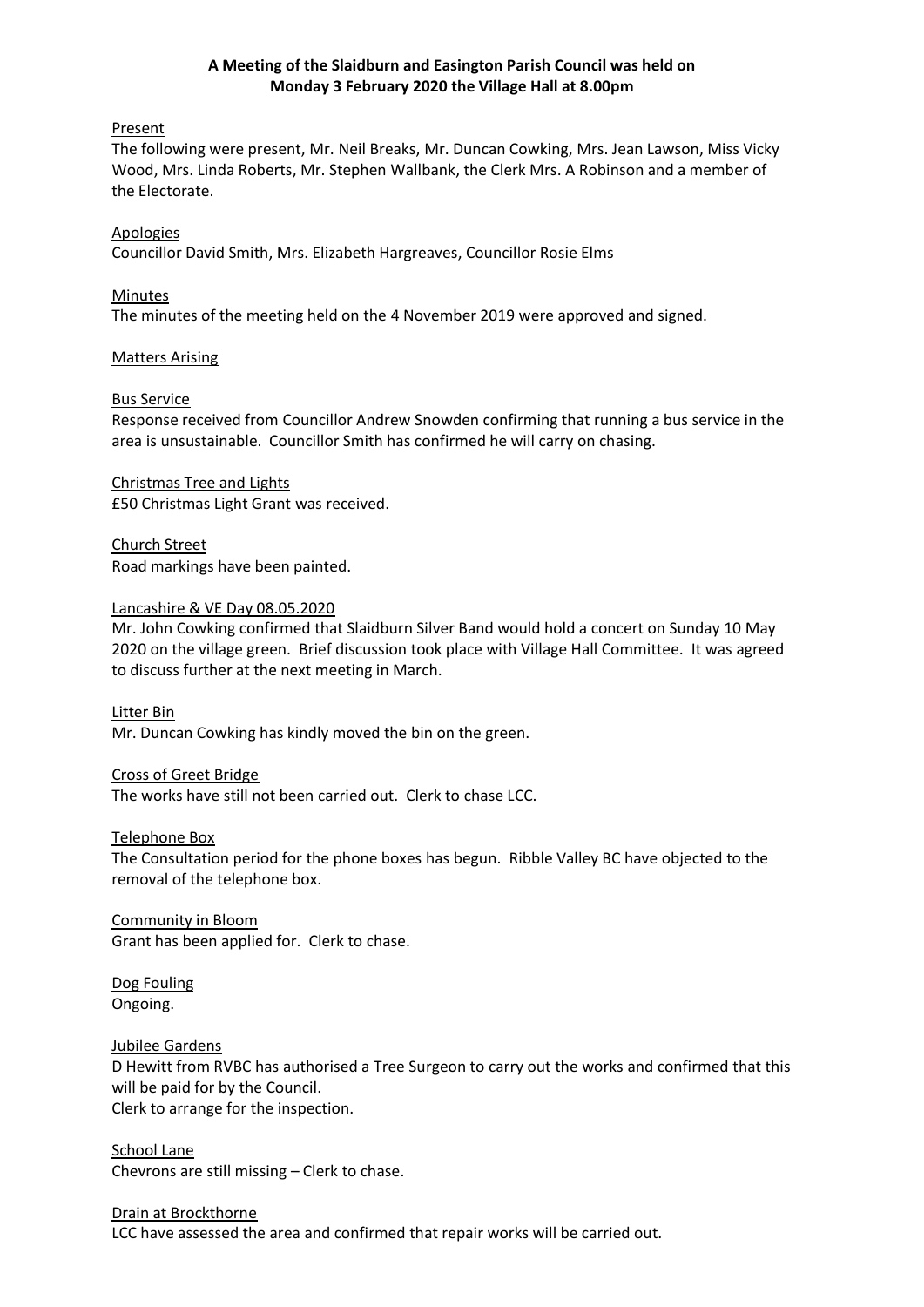Signs Catlow Road - there is a sign led in the road. Brockthorne – there is a sign propped against the wall. Clerk to chase LCC.

# Shay Wood

Either Mr. Breaks or Mrs. Lawson to speak to Slaidburn Estate/Mr. Forrester in respect of the wall.

#### School House Lane

Clerk to contact LCC re blocked drains.

#### Spraying

Mr. S Wood has carried out the spraying around the village.

#### **Planning**

# Accounts Payments SB Tippers Road Sweeper £180.00 S R Wood Spraying 5R Wood A Robinson Christmas lights E205.97

| Receipts         |                       |        |
|------------------|-----------------------|--------|
| Ribble Valley BC | Christmas light Grant | £50.00 |

# **Correspondence**

# Newton Parish Council

Newton Parish Council sent an invitation to their next meeting on 26.02.2020 when Chris Tighe, UU will be attending to give an update on the progress of the proposed works.

# Ribble Valley Borough Council

Request for copy Register of Electors 2019

# RVBC Parish Council Liaison Committee

Request for details of any VE Day Celebrations taking place.

# Keep Britain Tidy

Details of Great British Spring Clean taking place 20.03.20-13.04.20

# RVBC

Details of Central Government Deadlines and Guidance on Website Accessibility. Mrs. Higham kindly offered to look at the Website.

# LCC

Details of road closures 17.02.20-24.02.20 on Church Street, Chapel Street and Wigglesworth Road, Slaidburn. Notice to be put on shop and Ms Wood is to place details of Facebook.

Pension Regulator Details of re-enrolment by 01.09.20.

BHIB Insurance Details for insuring VE Day celebrations.